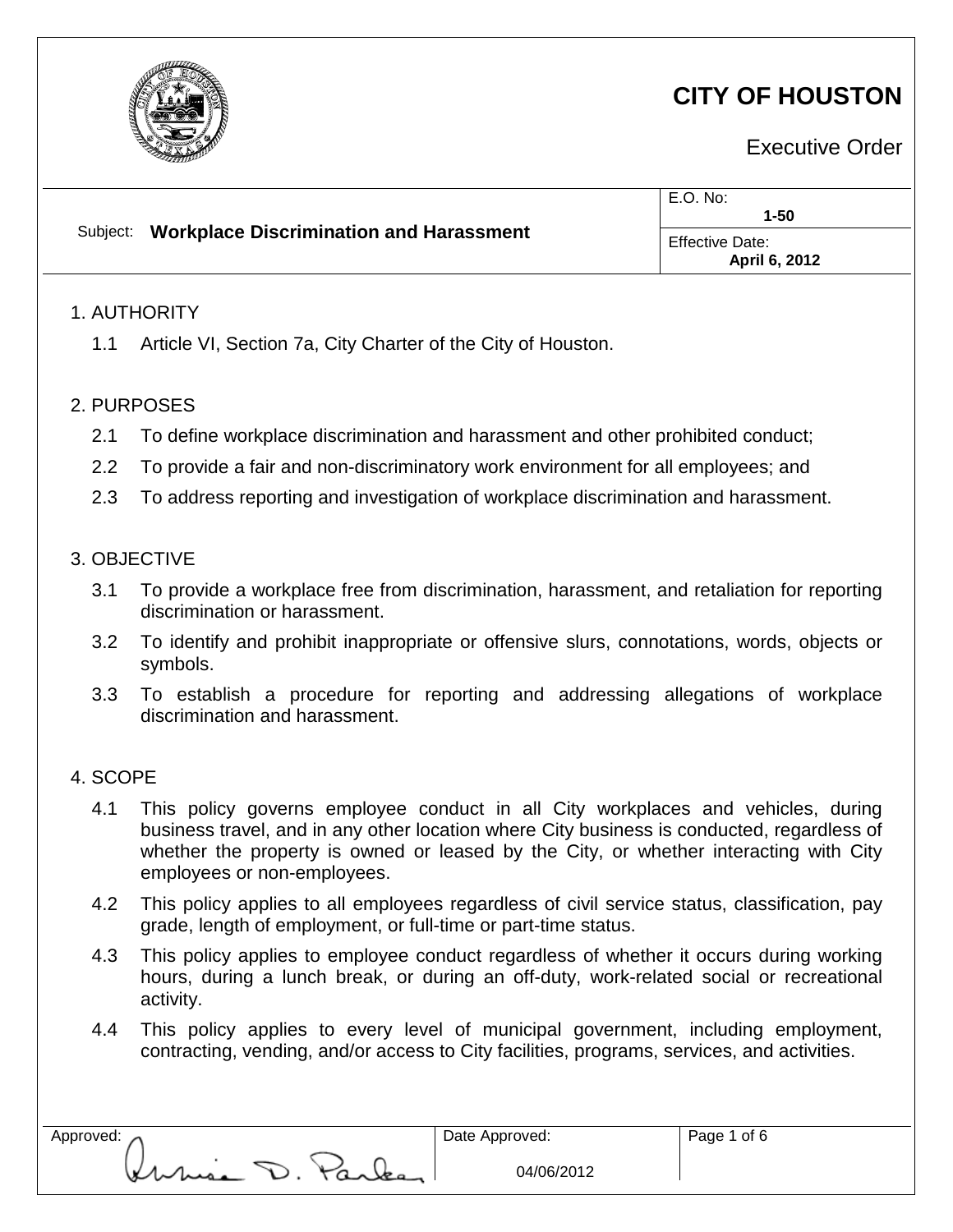#### 5. POLICY

- 5.1 The City of Houston is committed to providing a work environment that is free from discrimination and harassment. Discrimination and harassment based upon a protected characteristic, as defined herein, will not be tolerated.
- 5.2 It is the policy of the City of Houston that no employee shall discriminate against or harass individuals with the protected characteristics defined in Section 6, and no employee shall create an intimidating, disruptive, hostile or offensive work environment by such prohibited conduct. No employee will be adversely affected for bringing complaints of workplace discrimination or harassment, as defined by this policy.

#### 6. DEFINITIONS

*Discrimination* – includes, but is not limited to, decisions regarding employment that adversely affect an employee's pay, status, position, or assignment, including opportunities for overtime pay and advancement, and includes decisions regarding recruitment, appointment, compensation, promotion, discipline, demotion, transfers, layoff, recall, termination, and training opportunities.

*Gender identity* – means an individual's innate identification as either male or female, although it may not correspond to the individual's body or gender as assigned at birth.

*Genetic information* - means information about an individual's genetic tests, the genetic tests about an individual's family members, and the manifestation of disease or disorder in family members of an individual. The term does not include the age or sex of any individuals.

*Protected characteristic* – means an individual's sex, race, color, ethnicity, national origin, age, religion, disability, sexual orientation, genetic information, gender identity, pregnancy, or any other legally protected characteristic.

*Sexual harassment* – includes, but is not limited to, unwelcome sexual advances, unwelcome requests for sexual favors, unwelcome verbal comments of a sexual nature, unwelcome physical contact or touching, or unwelcome displays or distribution of sexually-oriented material. Sexual harassment is prohibited regardless of whether the parties are the same sex or the opposite sex or whether one or more parties are transgendered.

*Sexual orientation* – means the actual or perceived status of a person with respect to his or her sexuality.

*Workplace harassment* – includes, but is not limited to, any unwelcome verbal, written, or physical conduct that denigrates or shows hostility or aversion towards a person on the basis of a protected characteristic that:

- (1) has the purpose or effect of creating an intimidating, hostile, or offensive work environment;
- (2) has the purpose or effect of unreasonably interfering with an employee's work performance; or
- (3) affects an employee's employment opportunities or compensation.

## 7. EXAMPLES OF PROHIBITED HARASSMENT

7.1 Workplace and sexual harassment, regardless of whether the conduct occurs in person or by electronic communication, includes but is not limited to:

| Subject: |                                         | No.: | $-50$ | Page 2 of 6 |
|----------|-----------------------------------------|------|-------|-------------|
|          | Workplace Discrimination and Harassment |      |       |             |
|          |                                         |      |       |             |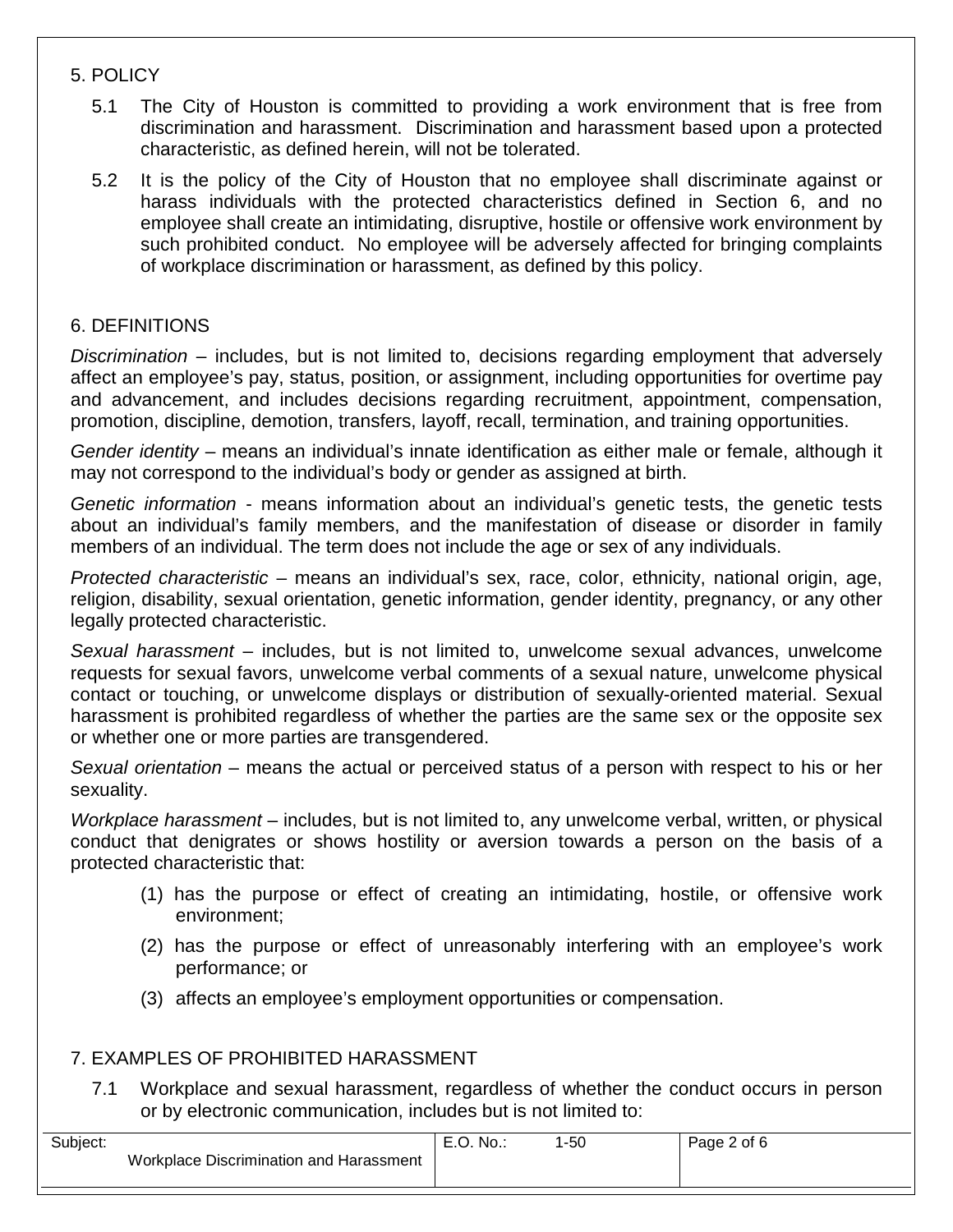- 7.1.1 Offensive and unwelcome name-calling, jokes, slurs, negative stereotyping, threats, staring, giving inappropriate gifts, physical contact such as assault or unwanted touching, visual images, such as derogatory or offensive pictures, cartoons, drawings, posters, screen savers, or gestures, whether in hard copy or electronic form.
- 7.1.2 Insults, critical or mocking comments or remarks, names, epithets, statements about physical characteristics or dress, and symbols or stories that are lewd, menacing, demeaning, derogatory, or objectively offensive.
- 7.1.3 Perpetuating or promoting stereotypes.
- 7.1.4 Submission to unwelcome conduct that is made either explicitly or implicitly a term or condition of an individual's employment.
- 7.1.5 Submission to or rejection of unwelcome conduct by an individual being used as a basis for employment decisions affecting that individual.
- 7.1.6 Unwelcome conduct that has the purpose or effect of interfering with an individual's work performance or creates an intimidating, hostile, or offensive work environment.
- 7.1.7 Unsolicited and unwelcome flirtations, touching of any kind, advances, communications, and/or propositions of a sexual nature.
- 7.1.8 Making an adverse employment decision against an employee who refuses to comply with a request of a sexual nature or making favorable employment decisions because of compliance with requests of a sexual nature.
- 7.1.9 Threatening, either directly or indirectly, to retaliate against an employee who refuses to comply with or submit to a request of a sexual nature.
- 7.1.10 Unwelcome physical contact, including touching, grabbing, pinching, or massaging.
- 7.1.11 Inappropriate display or distribution of materials that ridicule or insult any person on the basis of a protected characteristic, including video images, audio clips, or graffiti.
- 7.1.12 Use of electronic equipment, including computer networks, cell phones, and copy machines, to transmit or display objectively offensive material.
- 7.1.13 Impeding access by any employee or member of the public to a city restroom facility that is consistent with and appropriate to that person's expression of gender identity.

# 8. RETALIATION

8.1 Retaliation is conduct or decisions that a reasonable employee would view as materially adverse and whose purpose or effect is to discourage employees from exercising their rights under this policy or under the law. These rights include filing a complaint under this policy, filing a complaint with an external government agency such as the Equal Employment Opportunity Commission (EEOC), assisting another employee in the filing of a complaint, providing information during an investigation or testifying in a proceeding

| Subject: | Workplace Discrimination and Harassment | E.O. No.: | $-50$ | Page 3 of 6 |
|----------|-----------------------------------------|-----------|-------|-------------|
|          |                                         |           |       |             |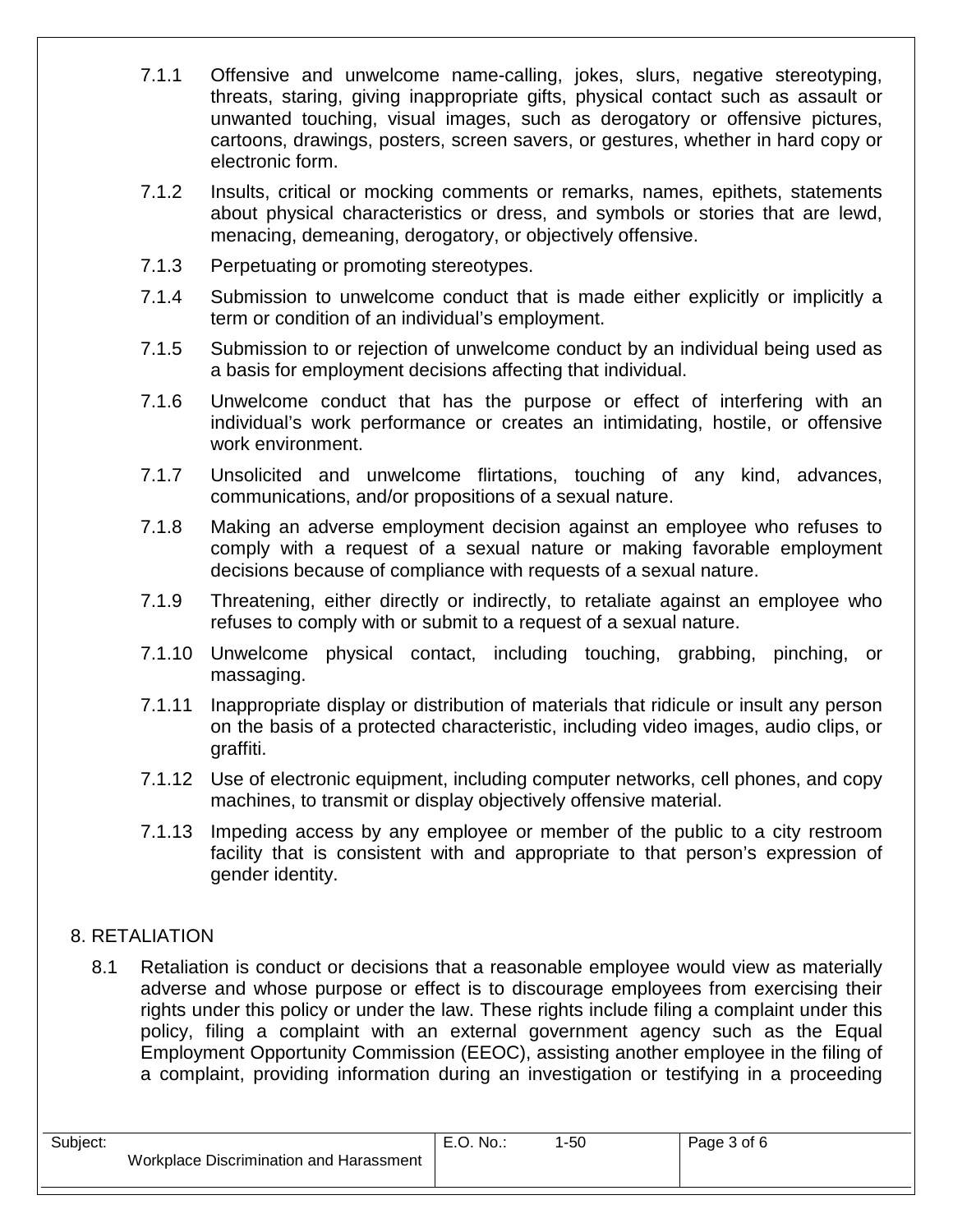concerning a violation of this policy or the law, or otherwise opposing conduct prohibited by this policy. Retaliation against employees who engage in protected conduct or who assist others in complaints of discrimination or harassment in violation of this policy is expressly prohibited.

# 9. EMPLOYEE AND SUPERVISORY OBLIGATIONS

- 9.1 All employees Employees who are subjected to conduct in violation of this policy are encouraged to report the conduct at the earliest possible stage, before the conduct becomes severe or pervasive, so that the City can take appropriate action to remedy the offensive conduct. A delay in reporting may impair the City's ability to investigate or to take corrective action. Employees may report prohibited conduct to the Office of Inspector General (OIG), or the Designated Departmental Representatives (DDRs) assigned to their department. Employees may report sexual harassment also to the City of Houston's Sexual Harassment Hotline (832-393-7200).
- 9.2 All supervisors Any supervisor or manager who receives a complaint of workplace or sexual harassment or other prohibited conduct or who observes prohibited conduct in his or her department shall take prompt and appropriate action reasonably necessary to ensure compliance with this policy. At a minimum, the supervisor or manager shall as expeditiously as possible make a report to a Designated Department Representative assigned to his or her department. **No supervisor or manager has authority to agree not to transmit a report or to agree to a delay in transmitting a report.** Failure of a supervisor or manager to discharge responsibilities under this paragraph is a violation of this policy and may result in disciplinary action, up to and including termination or indefinite suspension. Supervisors and managers are prohibited from having sexual relationships with subordinates.
- 9.3 All department directors Directors shall implement this policy by:
	- 9.3.1 Rigorously enforcing the standards imposed by this policy;
	- 9.3.2 Developing and disseminating appropriate departmental procedures that communicate to employees that violations of this policy will not be tolerated and will result in corrective action, up to and including termination or indefinite suspension;
	- 9.3.3 Taking appropriate action to ensure that complaints are promptly and fairly investigated;
	- 9.3.4 Imposing corrective action, up to and including termination or indefinite suspension, when violations of this policy are confirmed; and
	- 9.3.5 Ensuring that employees receive periodic training regarding this policy.

## 10. COMPLAINT PROCESS

10.1 When an employee believes that he or she has been subjected to conduct prohibited by this policy, the individual is encouraged to inform the alleged offender that the conduct in question is unwelcome or offensive. If this approach is unsuccessful or not feasible, the individual may pursue informal means of resolution.

| Subject: |                                         | E.O. No.: | -50 | Page 4 of 6 |
|----------|-----------------------------------------|-----------|-----|-------------|
|          | Workplace Discrimination and Harassment |           |     |             |
|          |                                         |           |     |             |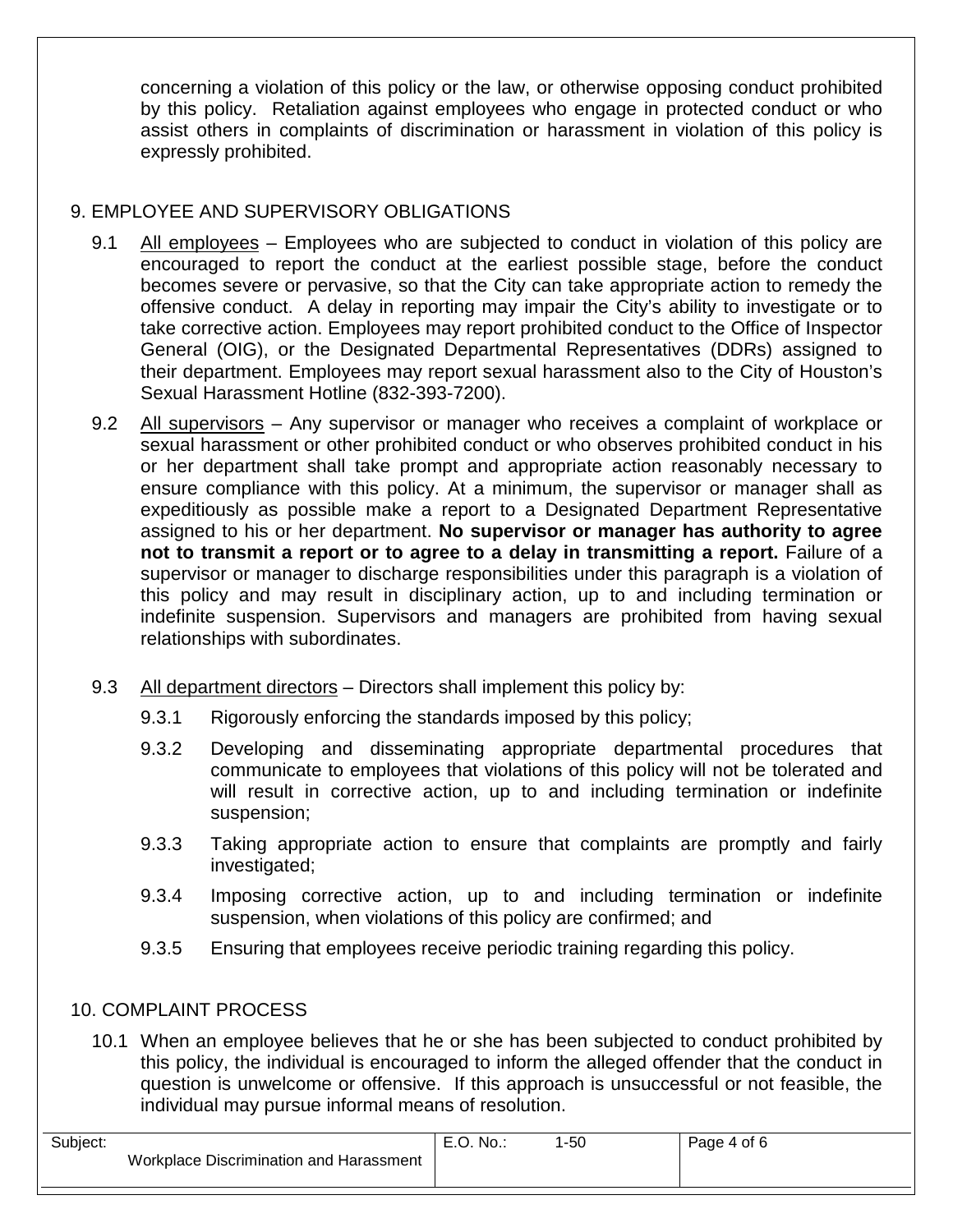- 10.2 Advice and Information Any individual may seek advice or information on matters related to this policy without having to lodge a formal complaint. Employees may call the City's Sexual Harassment Hotline (832-393-7200) or contact the Designated Department Representatives (DDRs) assigned to the employee's Department, or contact the Human Resources Department's Civil Service & EEO Division.
- 10.3 Informal Resolution Requests for informal resolution may be addressed to a Designated Departmental Representative or to the Human Resources Department's Civil Service & EEO Division. Each department director shall appoint at least two DDRs who are qualified by training to serve the functions of this policy. Whenever possible, the DDRs should consist of at least one male and one female. Departments that are small or that lack qualified personnel to serve as DDRs may designate one or more DDRs who are assigned to the Human Resources Department. The identity of the DDRs shall be appropriately publicized to employees. DDRs shall maintain a written record of the terms and conditions of the informal resolution.
- 10.4 Formal Complaints A formal complaint may be filed by the employee who has been subjected to the prohibited conduct, by an employee who has observed prohibited conduct, or by a Designated Departmental Representative. The formal complaint process may be used whether the complainant or the accused is a City employee, supervisor, manager, independent contractor, employee of a vendor or contractor, or other third party. Use of the informal resolution process is not a prerequisite to filing a formal complaint. Formal complaints may be presented to any of the following offices:
	- 10.4.1 Office of the Inspector General (OIG) (832) 394-5100, located on the fourth floor of 900 Bagby Street, Houston, Texas; OR
	- 10.4.2 Employee's Designated Departmental Representative (contact information ordinarily will be available on Departmental bulletin boards); OR
	- 10.4.3 City of Houston Sexual Harassment Hotline (operated by the Human Resources Department's Civil Service & EEO Division) - (832) 393-7200.

All complaints received by a DDR or the Sexual Harassment Hotline will be transmitted to the OIG for processing. Employees who initially submit oral complaints will be required to place their complaints in writing.

Employees who are found to have violated this policy shall be subject to corrective action and/or discipline, up to and including termination or indefinite suspension. The department director shall implement disciplinary or corrective action without delay, and the measures taken shall be reasonably calculated to prevent future violations of this policy. If the department director is the subject of the complaint, the report and remedial action will be determined by the Mayor or his or her designee.

In the event that an employee files a complaint against a DDR or other employee who has responsibilities under this policy, or in the event that such employee is a material fact witness in any investigation, the OIG may modify its procedures to ensure that such employee is not involved in the processing of the complaint.

## 11. OTHER REMEDIES; COMPLIANCE AND TRAINING

11.1 Reports to external agencies – Employees may seek external review of a harassment complaint or the City's employment practices by filing a complaint with the U.S. Equal

| Subject: |                                         | No.:<br>⊢ | $-50$ | Page 5 of 6 |
|----------|-----------------------------------------|-----------|-------|-------------|
|          | Workplace Discrimination and Harassment |           |       |             |
|          |                                         |           |       |             |